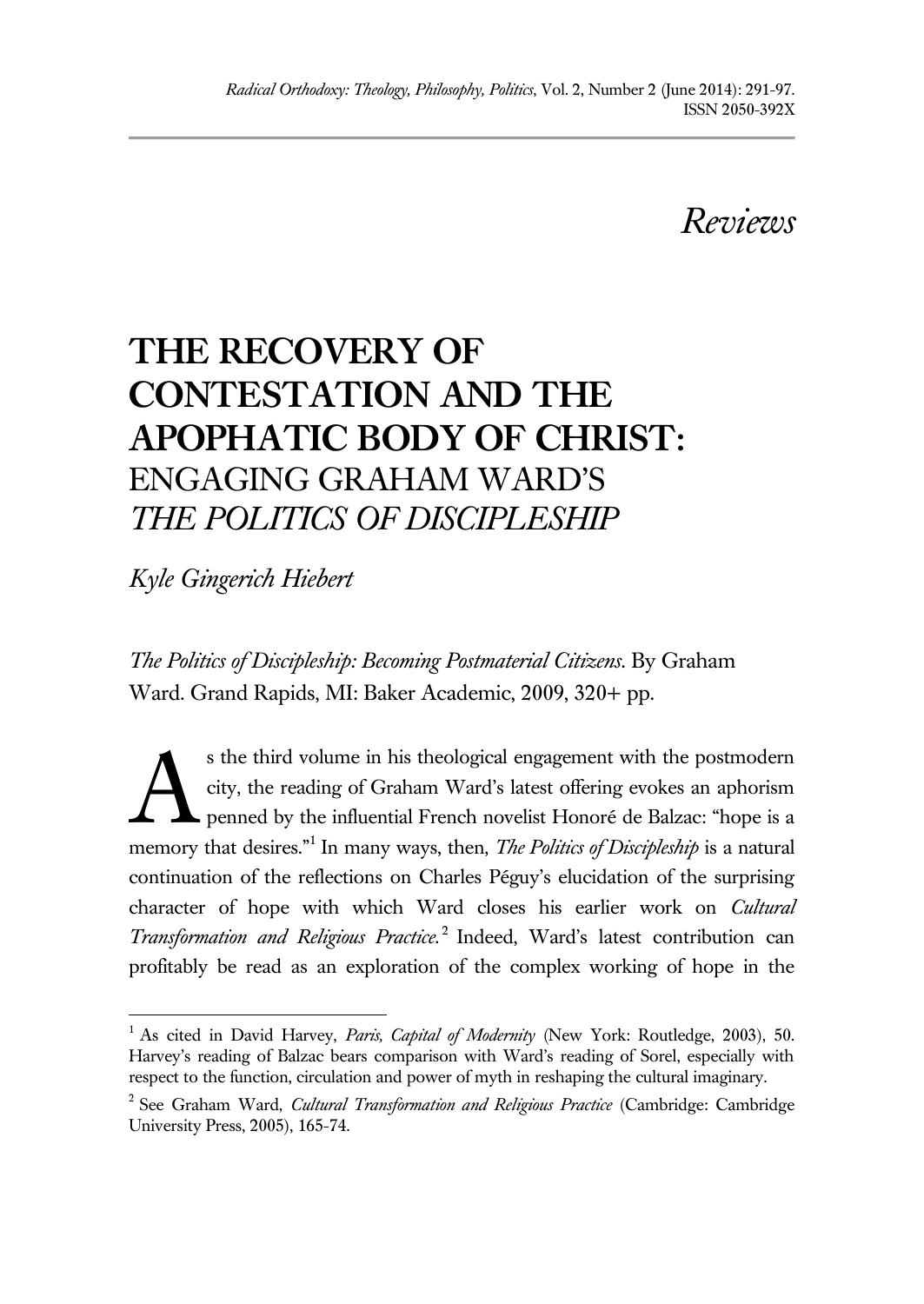context of a struggle over the soul of the city, whose undulating terrain he mapped out in *Cities of God*. 3 For Ward, this reading of the signs of the times is not simply a matter of theoretical contemplation, nor is it primarily an intellectual program; on the contrary, as a work of hope it is a kind of laboring that dares to imagine new possibilities for Christian living. That is to say, political discipleship, for Ward, is necessarily bound up with a politics and a poetics of Christian action.

Beginning with an extremely significant "Proviso" that highlights the essential precariousness of any attempt to discern the truth of one's own vision, Ward claims that he is "offering a *description* of social and cultural interactions, the pasts and projected futures and the dreams and ideologies that inform them.<sup>"4</sup> This way of putting the matter is important because it highlights the fact that while Ward develops the lineaments of a metaphysics consonant with a traditional Catholic analogical worldview, he does not ontologize his diagnosis of the multiple flows of history constitutive of the global city. Evidence of this is that Ward offers his description in the hope that it might provoke other descriptions, perhaps especially those that may elicit productive tensions with his own, and thereby "invites and encourages contestation (22)." To be sure, this recovery of contestation, or what he elsewhere refers to, following Giorgio Agamben, as the fostering of "communit [ies] of dispute (180)," is at the heart of Ward's project and is, moreover, nuanced and embodied in the text itself. One way to see how this works is by reading Ward's analysis through the lens of his engagement with the German jurist Carl Schmitt. In his analysis of the active forms of depoliticization characteristic of our present postdemocratic condition Ward makes common cause with Schmitt, who diagnosed the eclipse of the political and castigated the paralyzing effects of individualistic liberalism. However, Ward's use of Schmitt is subtle and in no way endorses the Hobbesian political ontology of *bellum omnium contra omnes* that underwrites Schmitt's

 $\overline{a}$ 

<sup>3</sup> Graham Ward, *Cities of God* (New York: Routledge, 2000).

<sup>4</sup> Graham Ward, *The Politics of Discipleship: Becoming Postmaterial Citizens* (Grand Rapids, MI: Baker Academic, 2009), 17. Italics added. All subsequent references will appear parenthetically in the body of the text.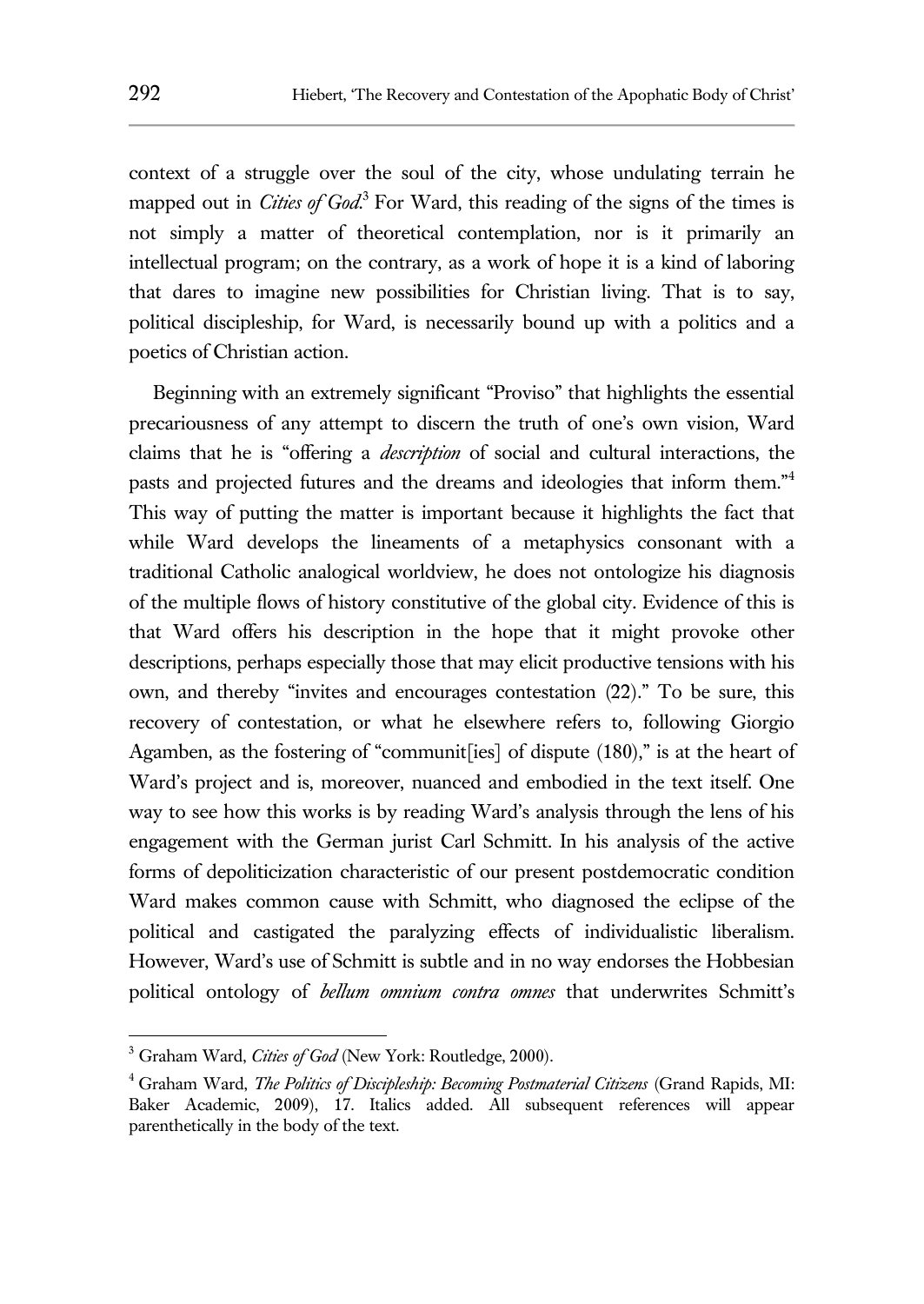thinking. For while Schmitt might be inclined to agree with Ward's analysis that the language of postmodernity is tantamount to a "critique from an angry dog without teeth (75)," his avowed decisionism is at odds with the kind of contestation Ward seeks to enact, as well as the common cause he endeavors to forge "so that we theologians—Christian, Jewish, and Islamic—might make better peacemakers (23)." This productive use of tensions is characteristic of Ward's work and continues in his analysis of the processes of globalization and the new visibility of religion that, alongside his reflections on democracy, form the first part of the book. Central here is a focus on the power of myth that owes a great deal to the work of Georges Sorel. As Ward explains, "globalism is a myth formed out of the universalisms of Christianity (107)" and "as a myth, it governs and generates cultural imaginings; it fashions hopes, beliefs, dreams, and desires. Thus despite the counterfactual evidence of globalization's 'achievements'…the imaginative power of such a myth remains socially and culturally determinative. It enables us to forget (108)."

If the first part of Ward's analysis is concerned with "unmasking the theological and metaphysical sources of current mythologies and revealing the distortions and perversions of their current secularized forms (165)," then the second part can be read as a kind of alternative myth-making critically aware of the states of amnesia in which we are always already embroiled. Given the fact that Ward excavates the operative "secular eschatologies (72)" at work in the global city, it should come as little surprise that the theological framework he employs takes its cue from Johann Baptist Metz. The manner in which Ward differentiates what he calls the "eschatological remainder" from Metz's work is again evidence of his productive use of tensions and is particularly instructive because it points to a "messianism operative now (170)" that moves beyond the *theologia negativa* of Metz's vision by theologically reconfiguring Giorgio Agamben's concept of the remnant. Of paramount importance for Ward is that the eschatological remainder informs and empowers Christian action, such that the politics of discipleship is not a simply a matter of an *imitatio Christi*—although that is certainly part of the complexity Ward recommends—but also a matter of formation *en Christō*. This complex co-abiding is at the root of the essentially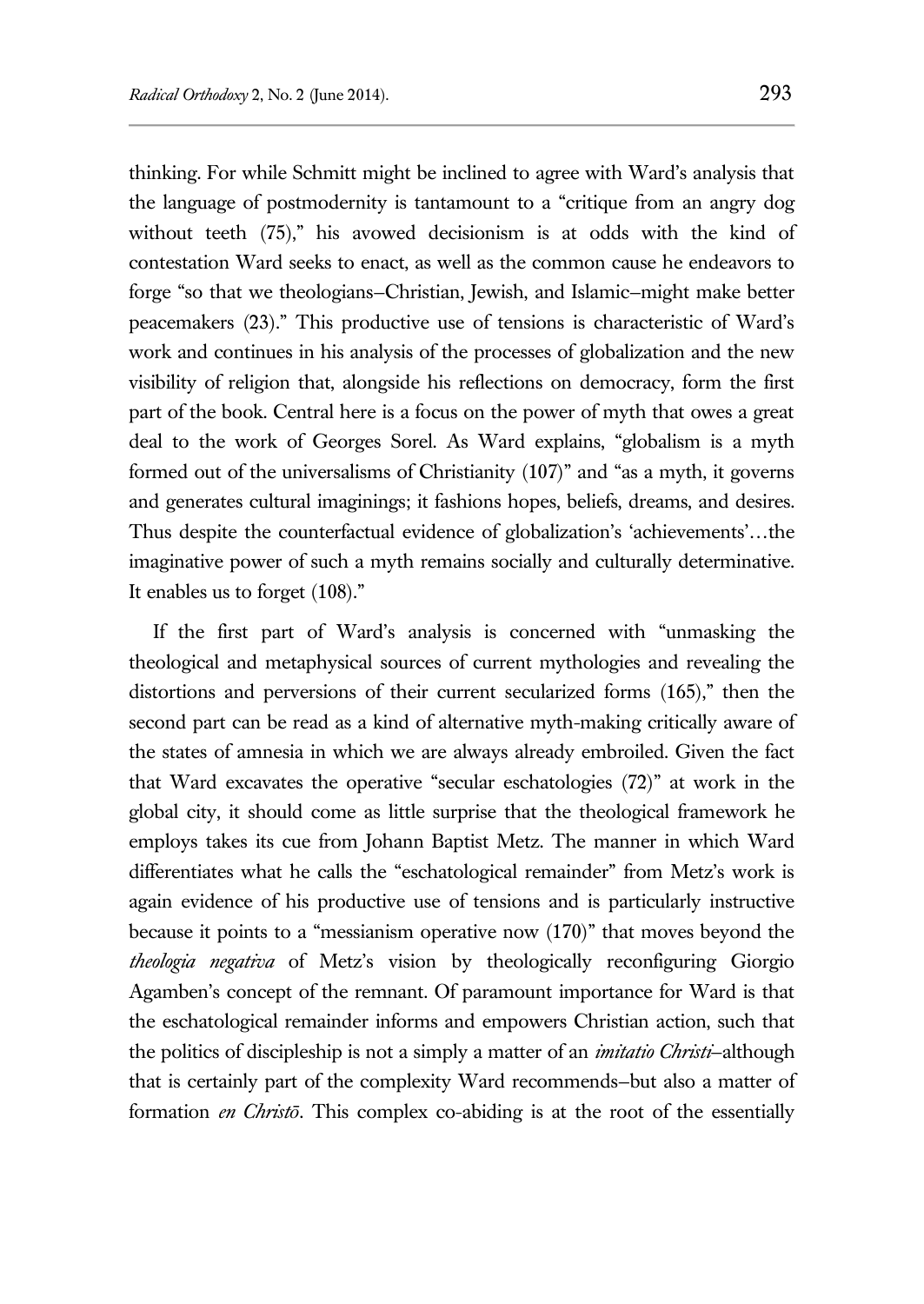vulnerable ecclesiology that attempts to resist the development of "a new class of slaves, laboring for minimum-level wages in the multiplicity of service industries, and a new class of somnambulists surfeited with shopping and anesthetized with entertainment (220)," which are the products of the echoes of transcendence that reverberate through the contemporary global city.

For Ward, this resistance depends upon the construction of "a good metaphysics of the body, of bodies made heavy with meaning (223)." However it is here that Ward takes an interesting turn, since he wants to "disrupt the privilege of the physical body (227)" by developing a metaphysics of the body not Christologically, but rather by examining the crisis of the body politic in Hegel and St. Paul. This turn is curious, given Ward's earlier development of a kind of phenomenological Christology that attempts to tell the story of the body of Jesus Christ differently, and that explicitly acknowledges that all accounts of such difference must necessarily remain open to correction, critique, and supplementation.<sup>5</sup> However, he wonders whether beginning with the human body doesn't capitulate, at least to some extent, to "modern individualism (226)," and in this way Ward proceeds with Agamben, who likewise identifies a problematic privileging of the physical body as the new subject of politics.<sup>6</sup> At least part of Ward's worry seems to be a desire to avoid a reductive materialism that fetishizes the physical body as an object and thereby paradoxically risks just the sort of dematerialization he wants to avoid. Given his subsequent description of St. Paul's metaphysics of the body politic, however, it is not at all clear why beginning with the body of Christ would necessarily end up in the dissolution of the body itself. Perhaps even more to the point, if "the body of Christ reveals the densest mode of all embodiment (227)," as Ward claims, then might not a metaphysics of the body of Christ prove beneficial for enacting such a body? Indeed, I would suggest that a great deal of Ward's earlier volume on *Christ and Culture* can helpfully be read as a Christological companion to his narration of the metaphysics of the body politic that already embryonically anticipates the

 5 See Graham Ward, *Christ and Culture* (Oxford: Blackwell, 2005), 159-78.

<sup>&</sup>lt;sup>6</sup> See Giorgio Agamben, *Homo Sacer: Sovereign Power and Bare Life*, trans. Daniel Heller-Roazen (Stanford, CA: Stanford University Press, 1998), especially 123-25.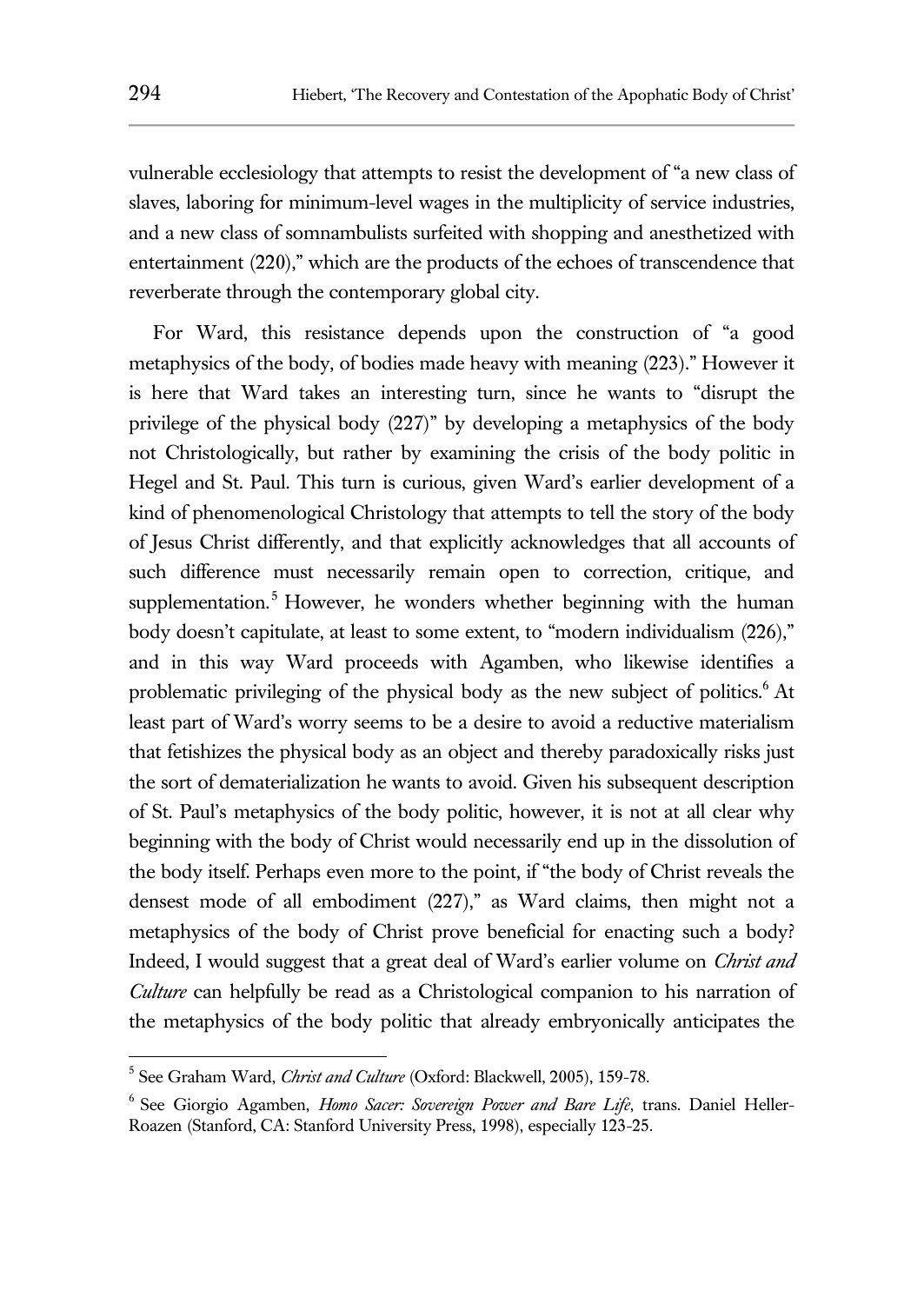theo-political trajectory of his politics of discipleship without privileging individual bodies as such. One way Ward accomplishes this is by emphasizing the ongoing perichoretic inflections of the body of Christ and the mystery of all embodiment, which points toward a participation of the human in the divine that is itself a political act unfolding in a space of doxology where voice is given to mystery.<sup>7</sup> Despite his explicit reconsideration of beginning with the physical body, even if it is the body of Jesus of Nazareth, Ward's hesitation is perhaps best understood as a supplementation or reconfiguration of his earlier Christology that endeavors to be more responsive and responsible to its contemporary context. After all, his twin development of an eschatological humanism and an eschatological ecclesiology in no way rescinds his earlier Christological reflections on the politics of redemption, but rather aims, in Paul's language, "to put the *sōma* back into the *sarx* (225)."

The consequences Ward draws from his foregoing reflections lead him to develop an understanding of the apophatic body of Christ that "appears only in the recollection of events in which it is enacted (258)." Making a connection to what Charles Taylor calls "a network of ever different relations of agape," the church, for Ward, exists in the concrete practices that restore the body—that is, in such practices as welcoming the stranger, feeding the hungry, clothing the naked, taking care of the sick, and visiting those in prison (Matt. 25:31-40). This move is significant because it allows Ward to disrupt a certain uncritical privileging of the visible church, which is never without spot or wrinkle, and to avoid the inevitable depoliticization that accompanies too liquid a conception of the church. Perhaps even more significant, this narration of the apophatic body of Christ explodes any tidy distinction between inside and outside, since "those who act and those who are the recipients of such action are all incorporated into Christ, in an eternal reciprocity of giver and given that begins with the asymmetrical sacrifice of Christ himself and sheers off into the intratrinitarian

<sup>&</sup>lt;sup>7</sup> See Ward, *Christ and Culture*, 175-78. This kind of politics of redemption is developed throughout *Christ and Culture* and fills out the Christology Ward does not provide as robustly in *The Politics of Discipleship*.

<sup>8</sup> Charles Taylor, *A Secular Age* (Cambridge, MA: Harvard University Press, 2007), 282.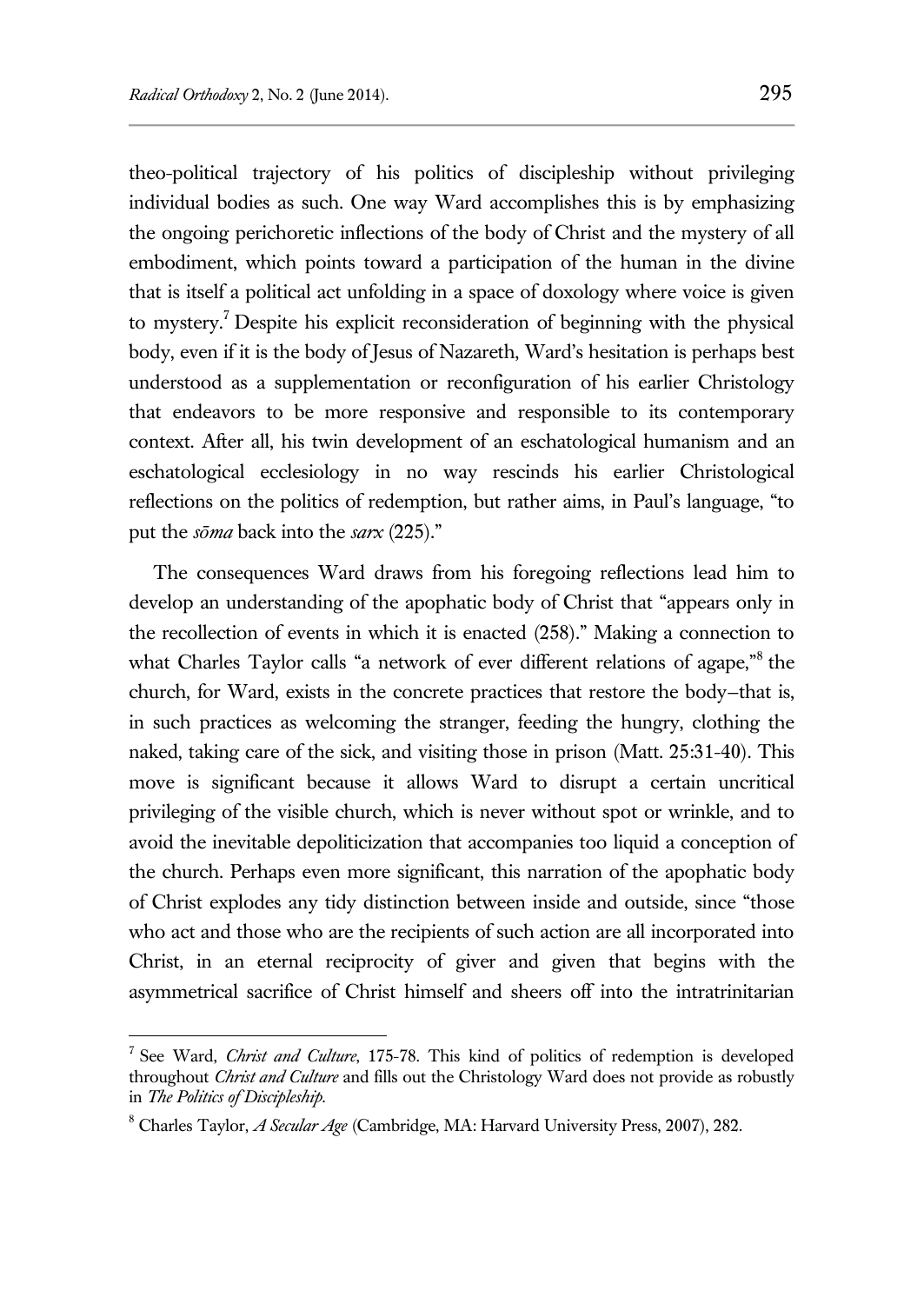nature of God's own being (260)." The intriguing suggestion looming in the background here is that the subtle and significant narratives that have been woven as to whether the gift can be given by the likes of Jacques Derrida, Jean-Luc Marion, and John Milbank need to be supplemented by an inquiry into the reception of the gift. Indeed, Ward sees political discipleship as inextricably bound up with a capacity to receive the gift.

Concluding with a plea to revisit theocratic language that now needs to be retrieved from the dustbin of history, Ward returns us to where he began: to a theological recovery of contestation. The kind of contested space Ward seeks to open up and inhabit, however, is not simply, or even primarily, an agonistic one, as if the recommendation to rethink theocracy is offered to provoke reactions from those who endorse some determinate democratic polity or other. No, the space Ward opens tarries with what Hans Urs von Balthasar calls the "interplay of veiling and unveiling."<sup>9</sup> So while his account of political discipleship resolutely refuses to proclaim that "Jesus loves democracy (262)," for example, it is no less committed to practically enacting the body of Christ. In fact, at least part of what Ward's argument is designed to do is to unsettle the common assumption that even a careful and limited theological endorsement of some existing form of polity that is judged to be particularly well suited to the present moment is required. This is not to imply that such accounts, like Oliver O'Donovan's nuanced case for democracy, <sup>10</sup> are somehow wrongheaded, but rather to recognize the dangers of linking the politics of discipleship too closely to any determinate polity. Indeed, Ward's provocative suggestion is that the recovery of contestation may well be more helpful because it is "a manifestation of the liveliness of civil society and a refusal of the zero degree dialectic that depoliticization encourages (299)."

Unfortunately, Ward does not elaborate in great detail about the form his recovery of contestation would need to take to empower the politics of

 $\overline{a}$ 

<sup>9</sup> Hans Urs von Balthasar, *Theo-Logic I: Truth of the World*, trans. Adrian J. Walker (San Francisco, CA: Ignatius Press, 2000), 206.

<sup>&</sup>lt;sup>10</sup> See Oliver O'Donovan, *The Ways of Judgement* (Grand Rapids, MI: Eerdmans, 2005), especially 164-210.